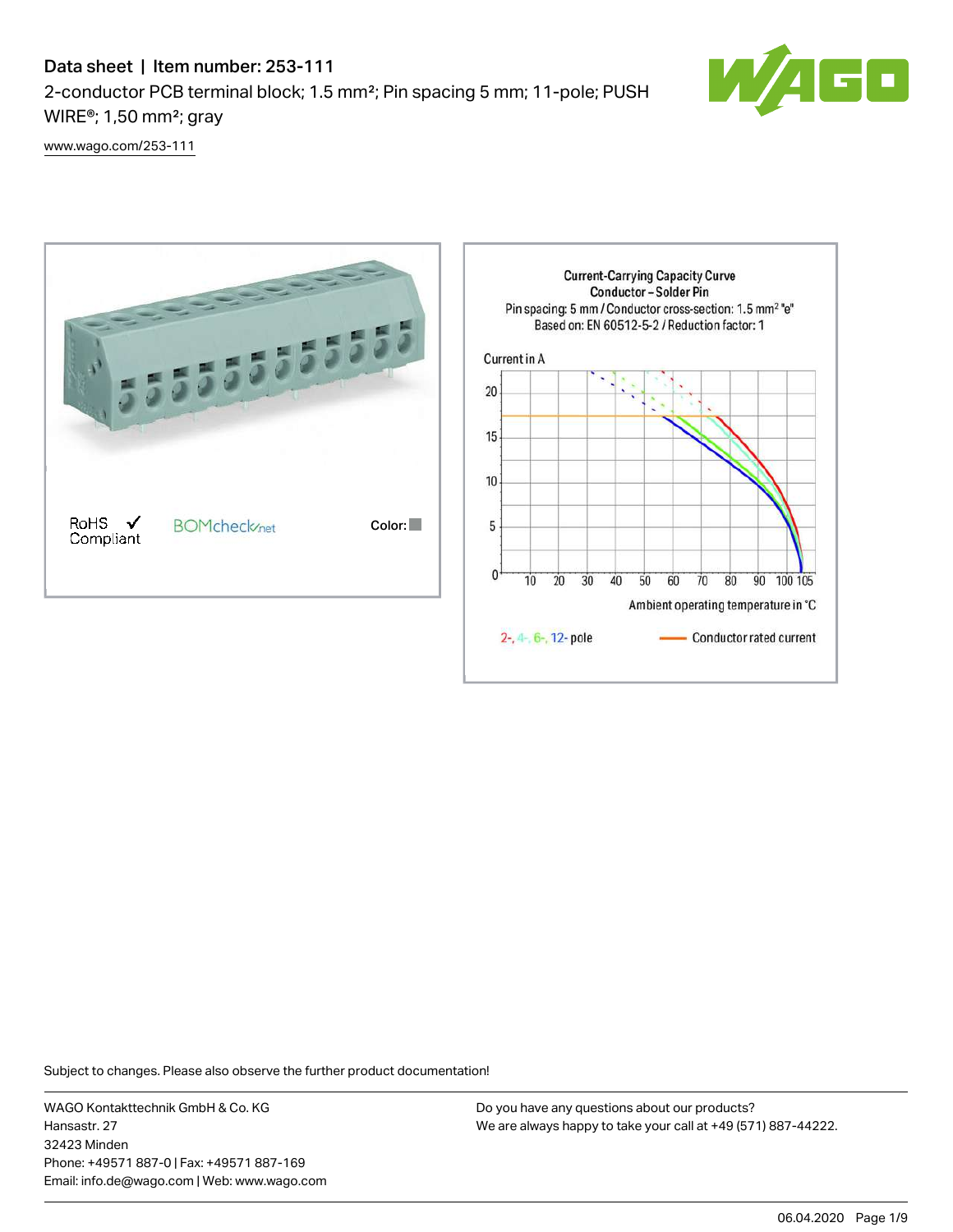



#### Item description

- PCB terminal strips with screwdriver-actuated PUSH WIRE® termination  $\blacksquare$
- $\blacksquare$ Double-conductor connection provides top-entry (vertical) and/or side-entry (horizontal) wiring
- $\blacksquare$ Push-in termination of solid conductors
- $\blacksquare$ Double entries for power supply and potential distribution

# Data

# Electrical data

#### Ratings per IEC/EN 60664-1

| Ratings per                     | IEC/EN 60664-1 |
|---------------------------------|----------------|
| Rated voltage (III / 3)         | 320 V          |
| Rated impulse voltage (III / 3) | 4 kV           |
| Rated voltage (III / 2)         | 320 V          |

Subject to changes. Please also observe the further product documentation!

WAGO Kontakttechnik GmbH & Co. KG Hansastr. 27 32423 Minden Phone: +49571 887-0 | Fax: +49571 887-169 Email: info.de@wago.com | Web: www.wago.com Do you have any questions about our products? We are always happy to take your call at +49 (571) 887-44222.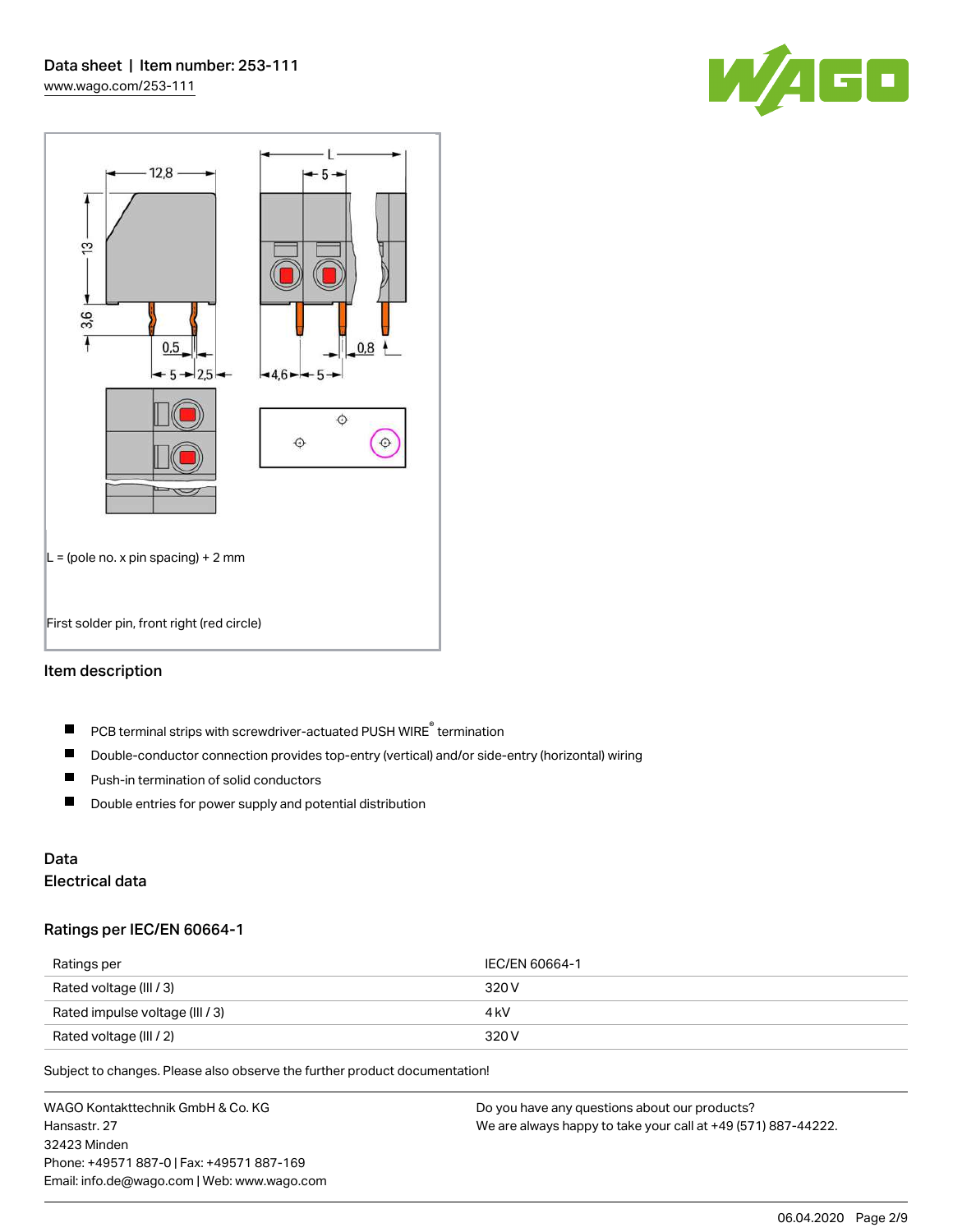## Data sheet | Item number: 253-111

[www.wago.com/253-111](http://www.wago.com/253-111)



| Rated impulse voltage (III / 2) | 4 kV                                                      |
|---------------------------------|-----------------------------------------------------------|
| Rated voltage (II / 2)          | 630 V                                                     |
| Rated impulse voltage (II / 2)  | 4 kV                                                      |
| Rated current                   | 17.5A                                                     |
| Legend (ratings)                | (III / 2) ≙ Overvoltage category III / Pollution degree 2 |

## Approvals per UL 1059

| Rated voltage UL (Use Group B) | 300 V          |
|--------------------------------|----------------|
| Rated current UL (Use Group B) | 8 A            |
| Rated voltage UL (Use Group D) | 300 V          |
| Rated current UL (Use Group D) | 8 A            |
| Approvals per                  | <b>UL 1059</b> |

## Approvals per CSA

| Rated voltage CSA (Use Group B) | 300 V |
|---------------------------------|-------|
| Rated current CSA (Use Group B) | 8 A   |
| Rated voltage CSA (Use Group D) | 300 V |
| Rated current CSA (Use Group D) | 8 A   |

## Connection data

| Connection type (1)                           | PUSH WIRE <sup>®</sup> connection                    |
|-----------------------------------------------|------------------------------------------------------|
| Connection technology                         | PUSH WIRE®                                           |
| Number of connection points (connection type) | 1                                                    |
| Actuation type                                | Operating tool                                       |
| Solid conductor                               | $0.51.5$ mm <sup>2</sup> / 20  16 AWG                |
| Strip length                                  | 8.5  9.5 mm / 0.33  0.37 inch                        |
| Note (strip length)                           | 7  8 mm / 0.28  0.31 inch (for wiring on both sides) |
| Conductor entry angle to the PCB              | $0^{\circ}$                                          |
| No. of poles                                  | 11                                                   |
| Connection type (2)                           | PUSH WIRE <sup>®</sup> connection                    |
| Connection technology 2                       | PUSH WIRE®                                           |
| Number of connection points                   | 1                                                    |
| Solid conductor (2)                           | $0.51.5$ mm <sup>2</sup> / 20  16 AWG                |
| Strip length (2)                              | 8.5  9.5 mm / 0.33  0.37 inch                        |
| Note (strip length) 2                         | 7  8 mm / 0.28  0.31 inch (for wiring on both sides) |
| Conductor entry angle to the PCB 2            | 90°                                                  |

Subject to changes. Please also observe the further product documentation!

WAGO Kontakttechnik GmbH & Co. KG Hansastr. 27 32423 Minden Phone: +49571 887-0 | Fax: +49571 887-169 Email: info.de@wago.com | Web: www.wago.com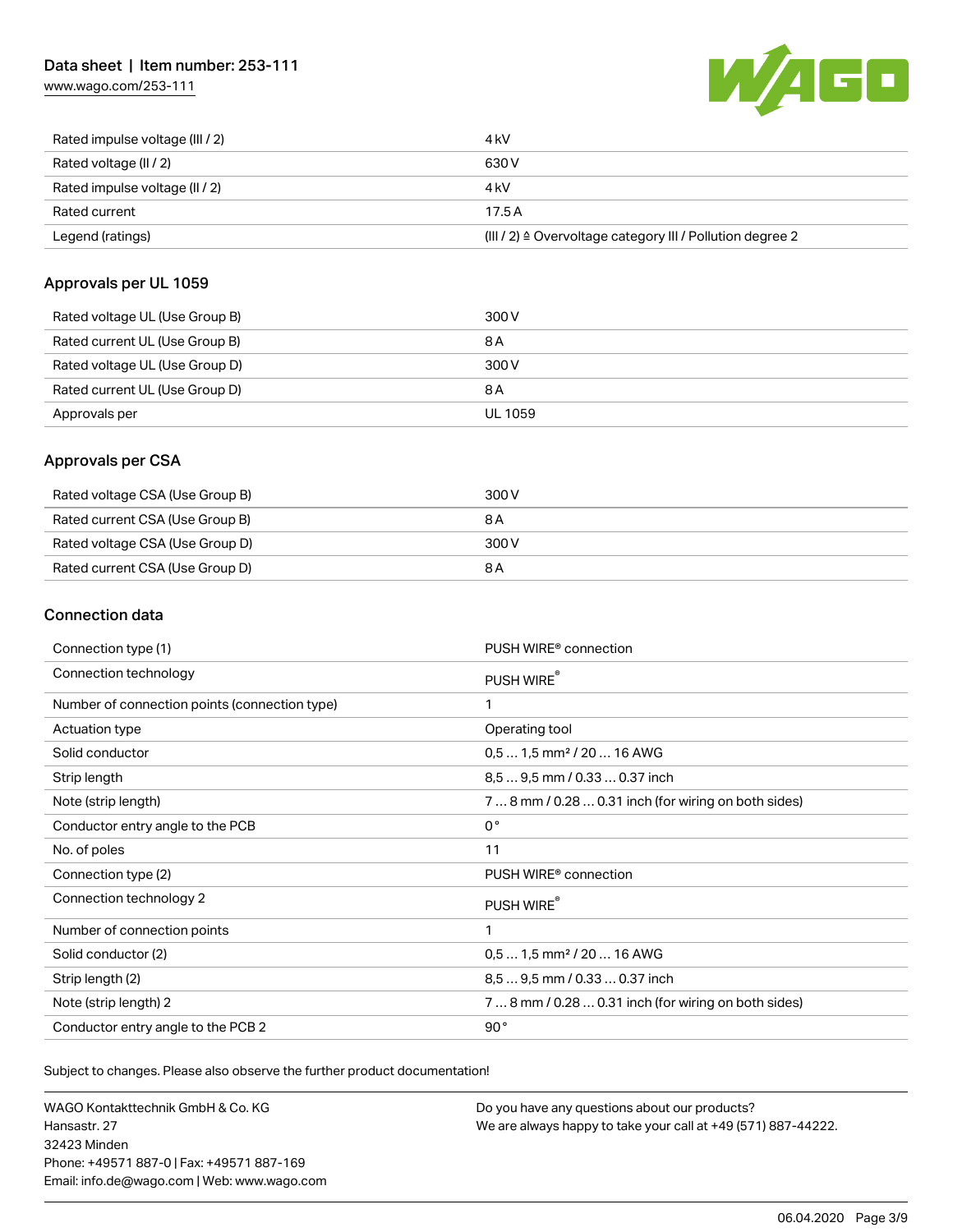[www.wago.com/253-111](http://www.wago.com/253-111)



| Total number of connection points | 22 |
|-----------------------------------|----|
| Total number of potentials        |    |
| Number of connection types        |    |
| Number of levels                  |    |

## Geometrical Data

| Pin spacing                       | 5 mm / 0.197 inch    |
|-----------------------------------|----------------------|
| Width                             | 57 mm / 2.244 inch   |
| Height                            | 16,6 mm / 0.654 inch |
| Height from the surface           | 13 mm / 0.512 inch   |
| Depth                             | 12,8 mm / 0.504 inch |
| Solder pin length                 | 3.6 <sub>mm</sub>    |
| Solder pin dimensions             | $0.5 \times 0.8$ mm  |
| Drilled hole diameter (tolerance) | 1 1 $(0.1)$ mm       |

## PCB contact

| PCB contact                         | THT                                        |
|-------------------------------------|--------------------------------------------|
| Solder pin arrangement              | over the entire terminal strip (staggered) |
| Number of solder pins per potential |                                            |

## Material Data

| Color                       | gray                                  |
|-----------------------------|---------------------------------------|
| Material group              |                                       |
| Insulating material         | Polyamide 66 (PA 66)                  |
| Flammability class per UL94 | V <sub>0</sub>                        |
| Clamping spring material    | Chrome nickel spring steel (CrNi)     |
| Contact material            | Electrolytic copper $(E_{\text{Cl}})$ |
| Contact plating             | tin-plated                            |
| Fire load                   | 0.197 MJ                              |
| Weight                      | 9.6g                                  |
|                             |                                       |

#### Environmental Requirements

| Limit temperature range | -60  +105 °C |
|-------------------------|--------------|
|-------------------------|--------------|

Subject to changes. Please also observe the further product documentation!

WAGO Kontakttechnik GmbH & Co. KG Hansastr. 27 32423 Minden Phone: +49571 887-0 | Fax: +49571 887-169 Email: info.de@wago.com | Web: www.wago.com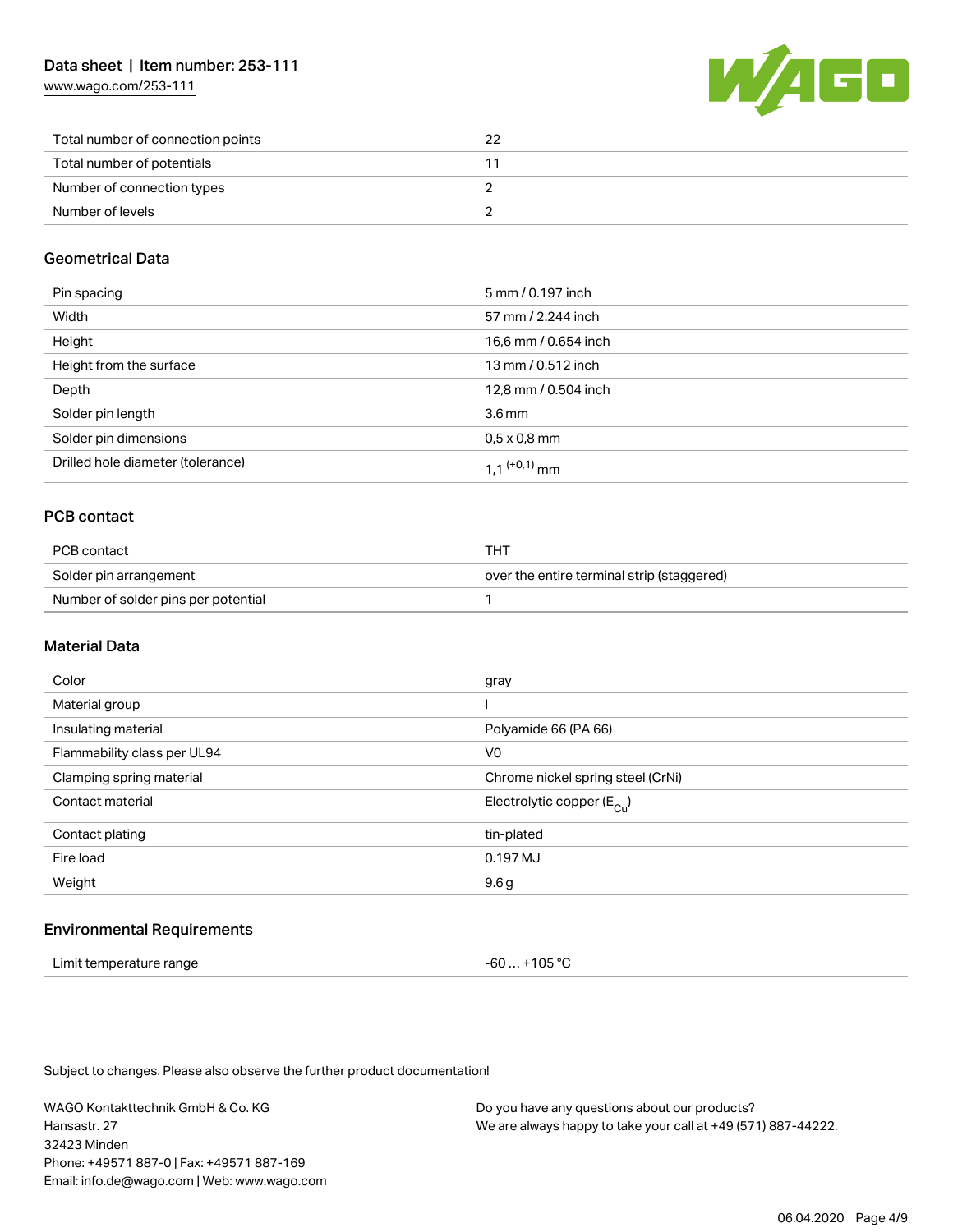

## Commercial data

| Product Group      | 4 (Printed Circuit) |
|--------------------|---------------------|
| Packaging type     | <b>BOX</b>          |
| Country of origin  | <b>CN</b>           |
| <b>GTIN</b>        | 4044918689601       |
| Customs Tariff No. | 85369010000         |

## Approvals / Certificates

#### Country specific Approvals

| Logo                         | Approval                                                                                                                      | <b>Additional Approval Text</b>                                                                                | Certificate<br>name  |
|------------------------------|-------------------------------------------------------------------------------------------------------------------------------|----------------------------------------------------------------------------------------------------------------|----------------------|
|                              | <b>CCA</b><br>DEKRA Certification B.V.                                                                                        | EN 60998                                                                                                       | <b>NTRNL</b><br>6580 |
|                              | <b>CCA</b><br>DEKRA Certification B.V.                                                                                        | EN 60947                                                                                                       | NTR NL-<br>7649      |
| EMA<br>EUR                   | <b>CCA</b><br>DEKRA Certification B.V.                                                                                        | EN 60998                                                                                                       | 2126302.02           |
| EMA<br>EUR                   | <b>ENEC</b><br>DEKRA Certification B.V.                                                                                       | EN 60947                                                                                                       | 71-101931            |
|                              | <b>VDE</b><br>VDE Prüf- und Zertifizierungsinstitut                                                                           | EN 60998                                                                                                       | 40028668             |
| <b>UL-Approvals</b>          |                                                                                                                               |                                                                                                                |                      |
| Logo                         | Approval                                                                                                                      | <b>Additional Approval Text</b>                                                                                | Certificate<br>name  |
|                              | cURus<br>Underwriters Laboratories Inc.                                                                                       | <b>UL 1059</b>                                                                                                 | E45172<br>sec. 6     |
|                              | UL                                                                                                                            | <b>UL 1977</b>                                                                                                 | E45171               |
|                              | Subject to changes. Please also observe the further product documentation!                                                    |                                                                                                                |                      |
| Hansastr. 27<br>32423 Minden | WAGO Kontakttechnik GmbH & Co. KG<br>Phone: +49571 887-0   Fax: +49571 887-169<br>Email: info.de@wago.com   Web: www.wago.com | Do you have any questions about our products?<br>We are always happy to take your call at +49 (571) 887-44222. |                      |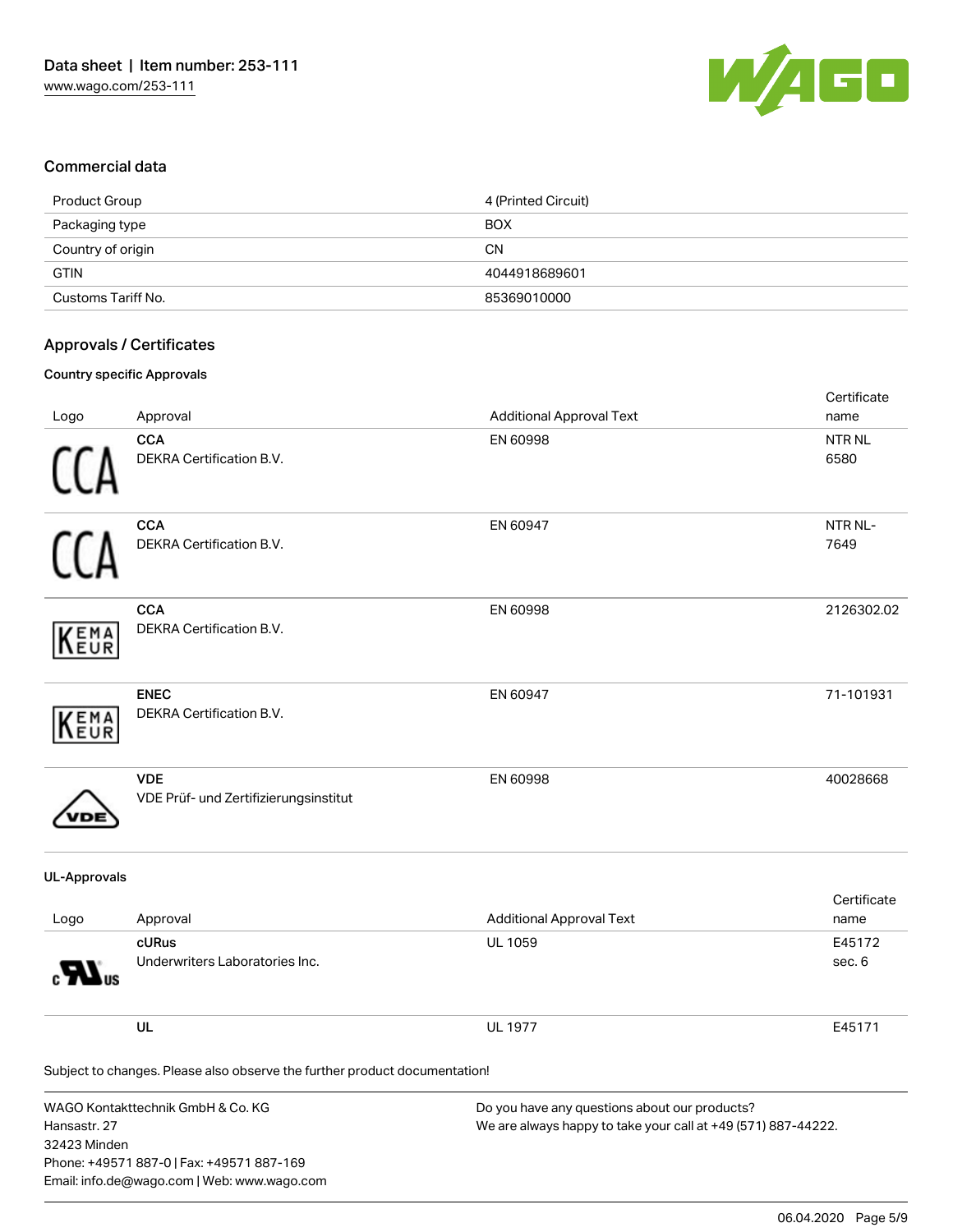



UL International Germany GmbH

## Counterpart

#### Compatible products

#### Marking accessories

|       | Item no.: 210-332/500-202                                                                              |                                  |  |
|-------|--------------------------------------------------------------------------------------------------------|----------------------------------|--|
|       | Marking strips; as a DIN A4 sheet; MARKED; 1-16 (160x); Height of marker strip: 3 mm; Strip length 182 | www.wago.com/210-332<br>/500-202 |  |
|       | mm; Horizontal marking; Self-adhesive; white                                                           |                                  |  |
|       | Item no.: 210-332/500-204                                                                              | www.wago.com/210-332             |  |
|       | Marking strips; as a DIN A4 sheet; MARKED; 17-32 (160x); Height of marker strip: 3 mm; Strip length    | /500-204                         |  |
|       | 182 mm; Horizontal marking; Self-adhesive; white                                                       |                                  |  |
|       | Item no.: 210-332/500-205                                                                              |                                  |  |
|       | Marking strips; as a DIN A4 sheet; MARKED; 1-32 (80x); Height of marker strip: 3 mm; Strip length 182  | www.wago.com/210-332             |  |
|       | mm; Horizontal marking; Self-adhesive; white                                                           | /500-205                         |  |
|       | Item no.: 210-332/500-206                                                                              |                                  |  |
|       | Marking strips; as a DIN A4 sheet; MARKED; 33-48 (160x); Height of marker strip: 3 mm; Strip length    | www.wago.com/210-332<br>/500-206 |  |
|       | 182 mm; Horizontal marking; Self-adhesive; white                                                       |                                  |  |
|       | Item no.: 210-833                                                                                      |                                  |  |
|       | Marking strips; on reel; 6 mm wide; plain; Self-adhesive; white                                        | www.wago.com/210-833             |  |
| tools |                                                                                                        |                                  |  |
|       | Item no.: 210-647                                                                                      | www.wago.com/210-647             |  |
|       | Operating tool; Blade: 2.5 x 0.4 mm; with a partially insulated shaft                                  |                                  |  |
|       | Item no.: 210-648                                                                                      |                                  |  |
|       | Operating tool; Blade: 2.5 x 0.4 mm; with a partially insulated shaft; angled; short                   | www.wago.com/210-648             |  |
|       | Item no.: 210-719                                                                                      |                                  |  |
|       | Operating tool; Blade: 2.5 x 0.4 mm; with a partially insulated shaft                                  | www.wago.com/210-719             |  |

## Downloads Documentation

#### Additional Information

| Technical explanations | Apr 3, 2019 | pdf<br>3.6 MB | Download |
|------------------------|-------------|---------------|----------|
|                        |             |               |          |

Subject to changes. Please also observe the further product documentation!

WAGO Kontakttechnik GmbH & Co. KG Hansastr. 27 32423 Minden Phone: +49571 887-0 | Fax: +49571 887-169 Email: info.de@wago.com | Web: www.wago.com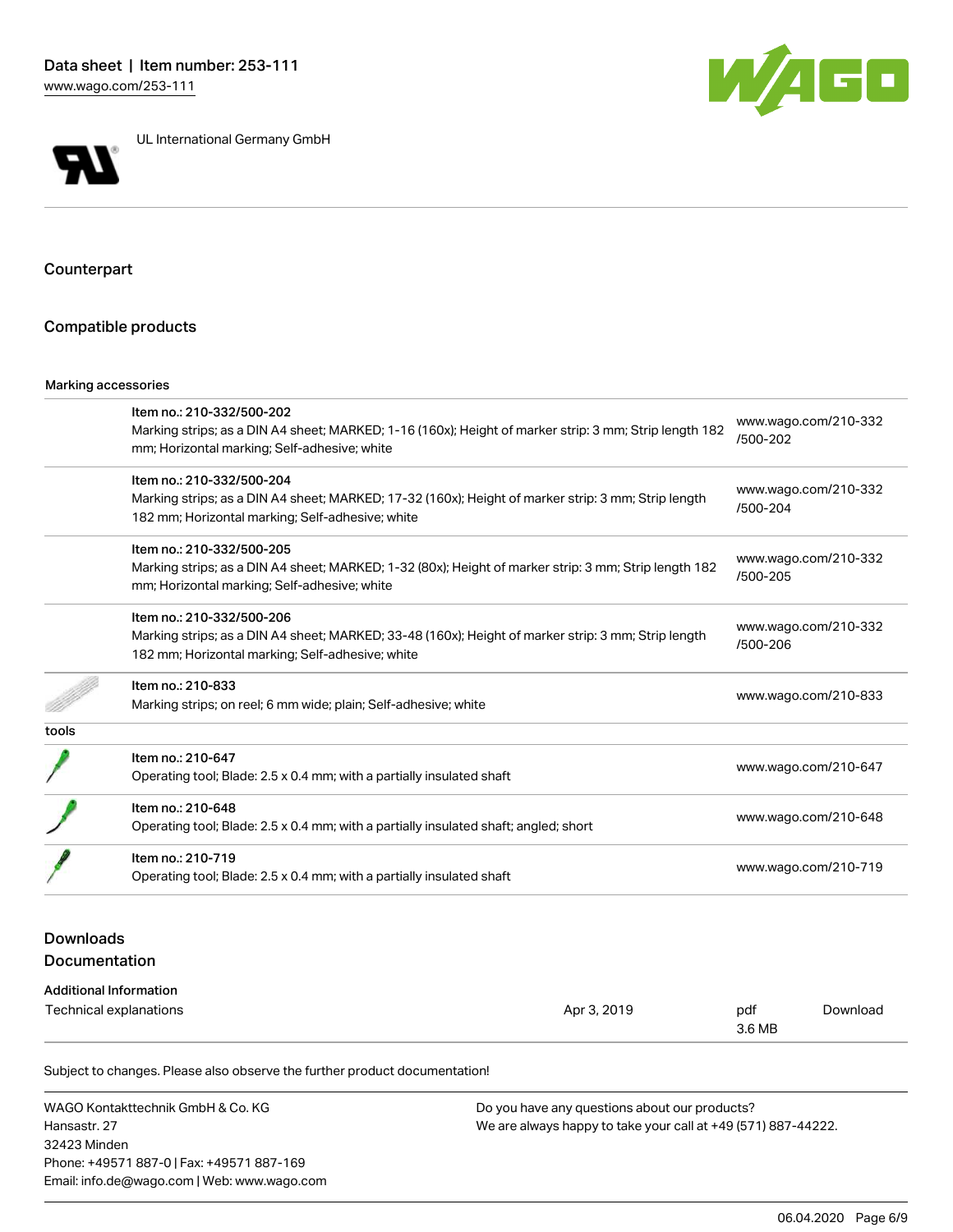

#### CAD/CAE-Data

#### CAD data

|                 | 2D/3D Models 253-111                                                                                                                                                   |            | Download |
|-----------------|------------------------------------------------------------------------------------------------------------------------------------------------------------------------|------------|----------|
| <b>CAE</b> data |                                                                                                                                                                        |            |          |
|                 | EPLAN Data Portal 253-111                                                                                                                                              | <b>URL</b> | Download |
|                 | <b>PCB Design</b>                                                                                                                                                      |            |          |
|                 | Symbol and Footprint 253-111                                                                                                                                           | <b>URL</b> | Download |
|                 | CAx data for your PCB design, consisting of "schematic symbols and PCB footprints",<br>allow easy integration of the WAGO component into your development environment. |            |          |
|                 | Supported formats:                                                                                                                                                     |            |          |
| ш               | Accel EDA 14 & 15                                                                                                                                                      |            |          |
| П               | Altium 6 to current version                                                                                                                                            |            |          |
| ш               | Cadence Allegro                                                                                                                                                        |            |          |
| ш               | DesignSpark                                                                                                                                                            |            |          |
| П               | Eagle Libraries                                                                                                                                                        |            |          |
| Ш               | KiCad                                                                                                                                                                  |            |          |
| ш               | <b>Mentor Graphics BoardStation</b>                                                                                                                                    |            |          |
| ш               | Mentor Graphics Design Architect                                                                                                                                       |            |          |
| ш               | Mentor Graphics Design Expedition 99 and 2000                                                                                                                          |            |          |
| П               | OrCAD 9.X PCB and Capture                                                                                                                                              |            |          |
| Ш               | PADS PowerPCB 3, 3.5, 4.X, and 5.X                                                                                                                                     |            |          |
| ш               | PADS PowerPCB and PowerLogic 3.0                                                                                                                                       |            |          |
| П               | PCAD 2000, 2001, 2002, 2004, and 2006                                                                                                                                  |            |          |
| Ш               | Pulsonix 8.5 or newer                                                                                                                                                  |            |          |
| H               | <b>STL</b>                                                                                                                                                             |            |          |
|                 | 3D STEP                                                                                                                                                                |            |          |
| ш               | TARGET 3001!                                                                                                                                                           |            |          |
| ш               | View Logic ViewDraw                                                                                                                                                    |            |          |
|                 | Quadcept                                                                                                                                                               |            |          |
|                 | Zuken CadStar 3 and 4                                                                                                                                                  |            |          |
| ш               | Zuken CR-5000 and CR-8000                                                                                                                                              |            |          |

WAGO Kontakttechnik GmbH & Co. KG Hansastr. 27 32423 Minden Phone: +49571 887-0 | Fax: +49571 887-169 Email: info.de@wago.com | Web: www.wago.com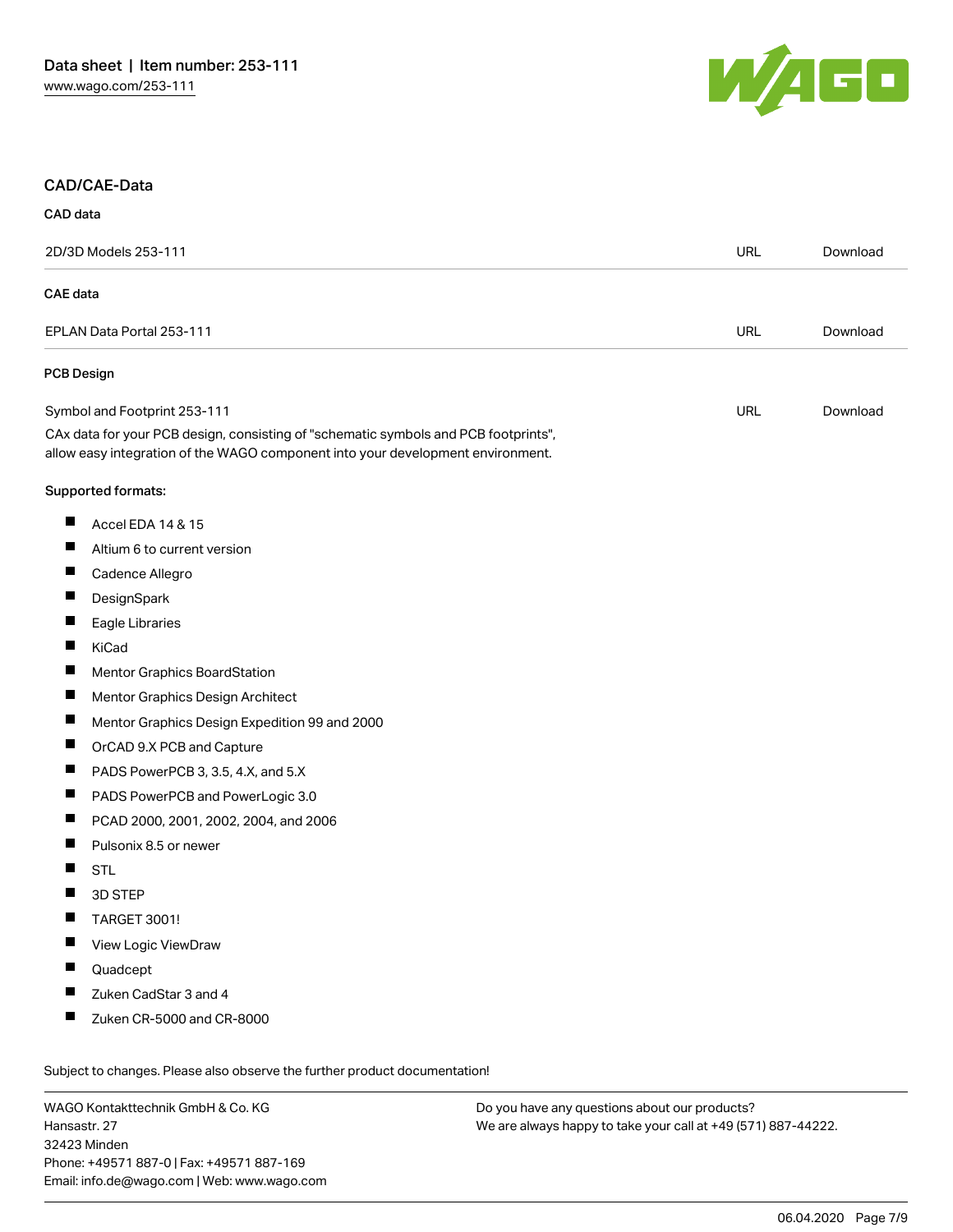PCB Component Libraries (EDA), PCB CAD Library Ultra Librarian



## Installation Notes

Conductor termination



Inserting a conductor via push-in termination.

#### Conductor removal



Removing a conductor via 2.5 mm screwdriver.

#### Installation

Subject to changes. Please also observe the further product documentation!

WAGO Kontakttechnik GmbH & Co. KG Hansastr. 27 32423 Minden Phone: +49571 887-0 | Fax: +49571 887-169 Email: info.de@wago.com | Web: www.wago.com